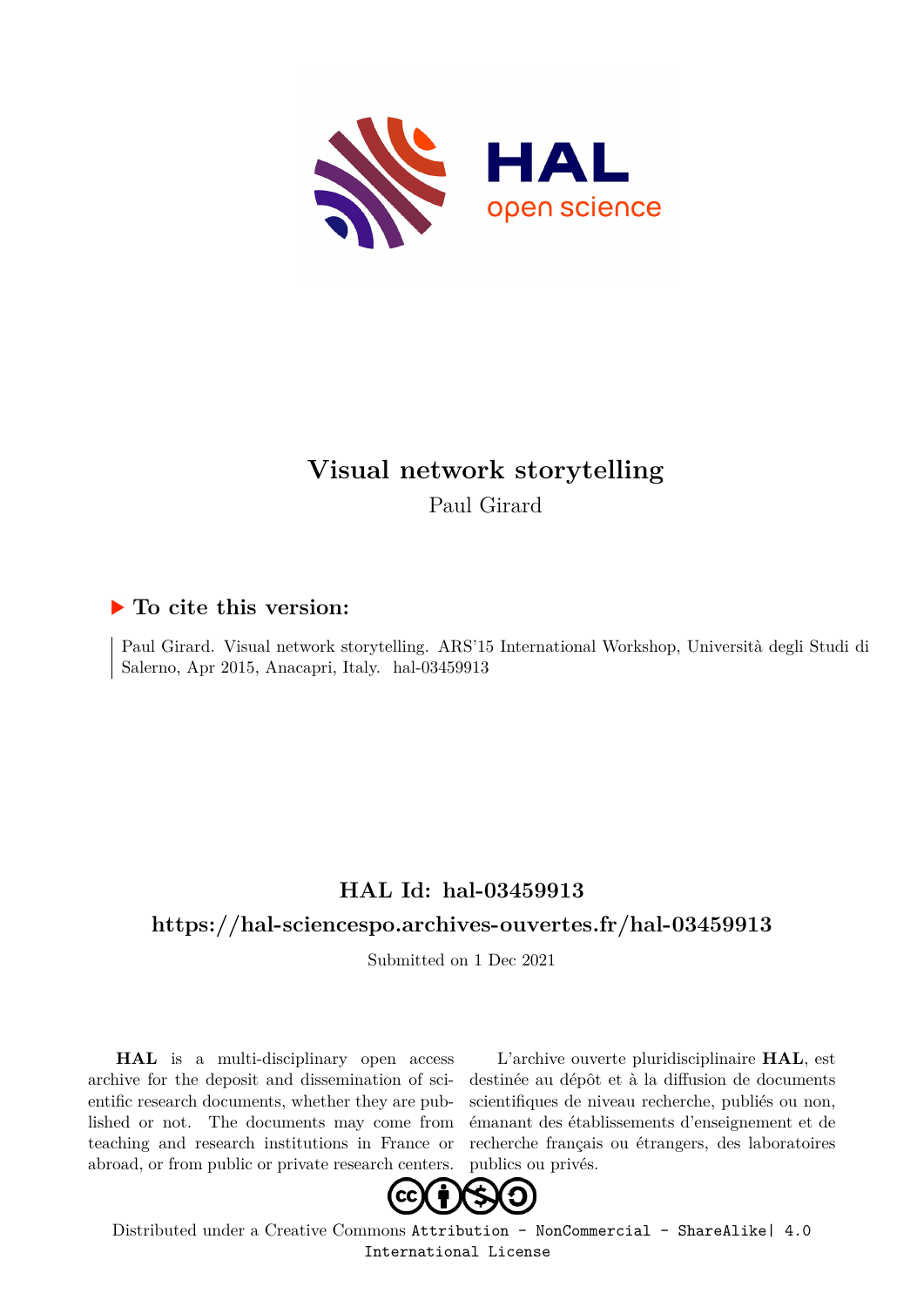

FIFTH INTERNATIONAL WORKSHOP<br>ON SOCIAL NETWORK ANALYSIS **APRIL 29 - 30, 2015**<br>ANACAPRI - CAPRI ISLAND - ITALY

**BOOK OF ABSTRACTS**